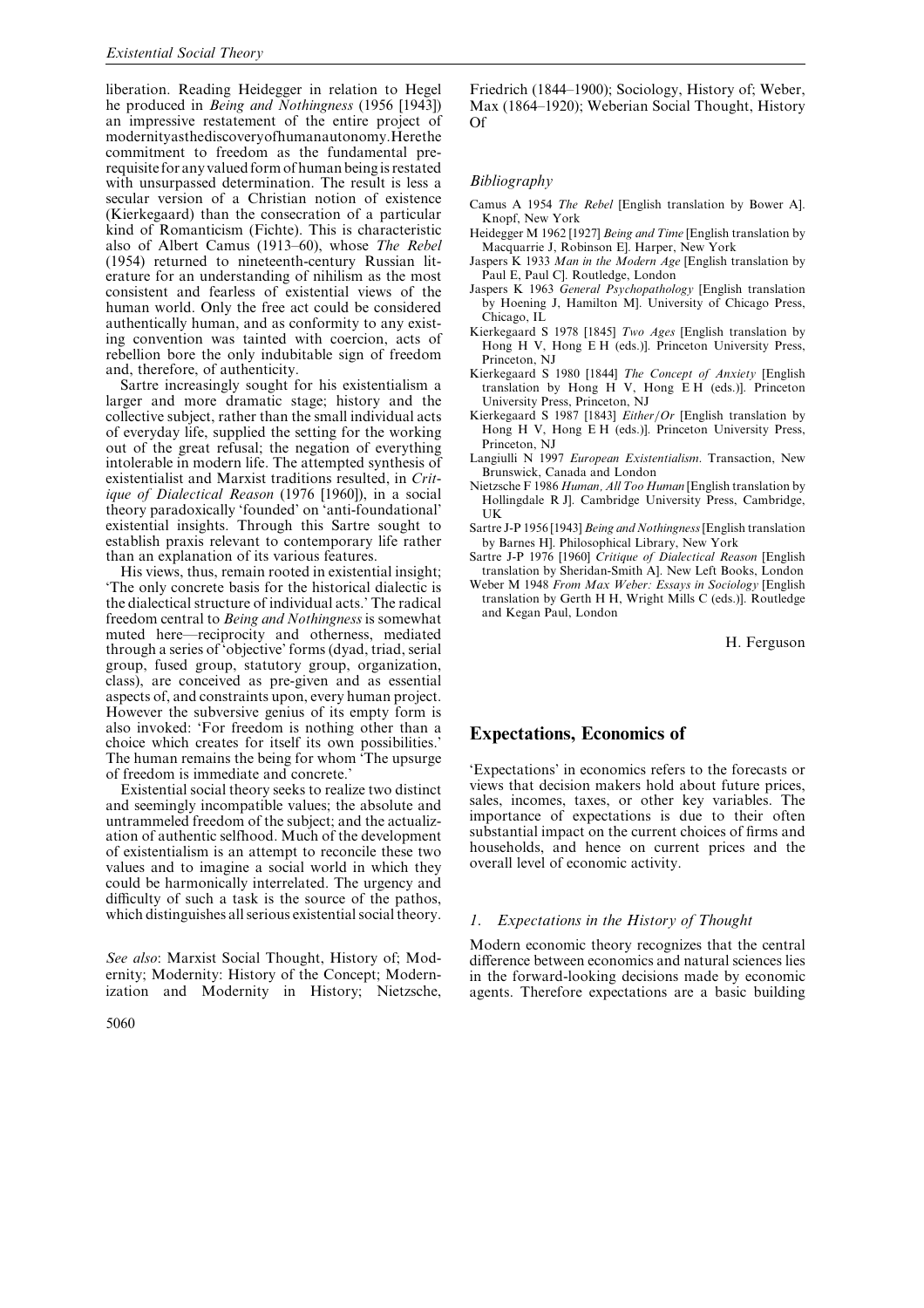block of economic theories. For example, in consumption theory the paradigm life cycle and permanent income approaches stress the role of expected future incomes. In investment decisions present value calculations are conditional on expected future prices and sales. Equity prices, interest rates, and exchange rates all clearly depend on expected future prices.

A central aspect of economic theories is that expectations influence the time path of the economy, and conversely one might reasonably hypothesize that the time path influences expectations. The current standard methodology for modeling expectations is to assume *rational expectations* (RE), which is in fact an equilibrium in this two-sided relationship.

RE modeling is a recent key step in a long line of dynamic theories which have emphasized the role of expectations. The earliest references to economic expectations or forecasts date to the ancient Greek philosophers and the Bible. Systematic economic analyses in which expectations play a major role began as early as Henry Thornton's treatment of paper credit, published in 1802, and Emile Cheysson's 1887 formulation of a framework which had features of the 'cobweb' cycle. The role of expectations was given some attention by the classical economists, but their method of analysis was based on the stationary state in which perfect foresight prevails. Expectations were equated with actual outcomes, which downplayed their significance.

Alfred Marshall is credited with the notion of 'static expectations' of prices. The *'cobweb' model* of a market with a production lag was one of the first formal models with expectations in the 1930s. In the same decade, the *temporary equilibrium* approach, initiated by the Stockholm school, explicitly introduced expectations of future prices influencing current demands and supplies. John Muth (1961) was the first to formulate the notion of rational expectations and did so in the context of the cobweb model.

In macroeconomic contexts the importance of the state of long-term expectations of prospective yields for investment and asset prices was emphasized by John Maynard Keynes (1936) in his General Theory. Keynes stressed the central role of expectations for the determination of output and employment, but did not have an explicit model of how expectations are formed. He even sometimes suggested that attempting to forecast very distant future events can virtually overwhelm rational calculation. In the 1950s and 1960s expectations were introduced into almost every area of macroeconomics, including consumption, investment, money demand and inflation using *adaptie expectations* or related schemes.

Rational expectations made the decisive appearance in macroeconomics in the work of Robert E. Lucas Jr. and Thomas J. Sargent in the beginning of 1970s. Many of the key contributions are collected in Lucas and Sargent (1981) and Lucas (1981). The RE hypothesis became widely used in the 1970s and 1980s

and it is currently the benchmark paradigm in both micro- and macroeconomics. Some recent research has gone beyond RE by developing models of *learning behaior* with explicit theories of data collection and forecasting.

In this article we review developments in the modeling of expectations formation, with an emphasis on rational expectations and learning behavior. RE modeling is the subject of many books, e.g., Sargent (1987) and Farmer (1999). Evans and Honkapohja (2001) is a treatise on the learning approach.

# *2. Traditional Models*

We will illustrate the modeling of expectations with some well-known simple models. The first example is the cobweb model. Consider a single competitive market in which there is a time lag in production. Demand is assumed to depend negatively on the prevailing market price:

$$
d_t = m_t - m_p p_t + v_{1t} \tag{1}
$$

while supply depends positively on the expected price:

$$
\mathbf{s}_t = r_t + r_p p_t^e + v_{2t} \tag{2}
$$

where  $m_p$ ,  $r_p > 0$  and  $m_l$  and  $r_l$  denote the intercepts. We have introduced shocks to both demand and supply.  $v_{1t}$ ,  $v_{2t}$  are exogenous *iid* (identically and independently distributed) random variables with mean zero and constant variance.

The interpretation of the supply function is that there is a one-period production lag, so that supply decisions for period *t* must be based on information available at time  $t-1$ . For simplicity we make the representative agent assumption that all agents have the same expectation. Extensions to heterogeneous expectations have been analyzed in the literature.

We assume that markets clear. The observed price is then obtained by equating  $s_t$  and  $d_t$ , which leads to

$$
p_t = \mu + \alpha p_t^e + \eta_t \tag{3}
$$

where  $\mu = (m_{I} - r_{I})/m_{p}$  and  $\alpha = -r_{p}/m_{p} < 0$ .  $\eta_{t} =$ where  $\mu = (m_t - r_t)/m_p$  and  $\alpha = -r_p/m_p < (v_{tt} - v_{2t})/m_p$  so that we can write  $\eta_t \sim \frac{i d(0, \sigma_t^2)}{v_{\tau}}$ is an *iid* random variable with mean zero and variance 1S ε $\sigma_{\eta}^2.$ 

Equation (3) is an example of a temporary equilibrium relationship. It illustrates the central role of expectations by showing how the current marketclearing price depends on expected prices. Developments since the Stockholm School and Keynes can be seen as different theories of expectations formation, i.e., how to close the model so that it constitutes a fully specified dynamic theory. We now describe briefly some of the most widely used schemes with the aid of this example.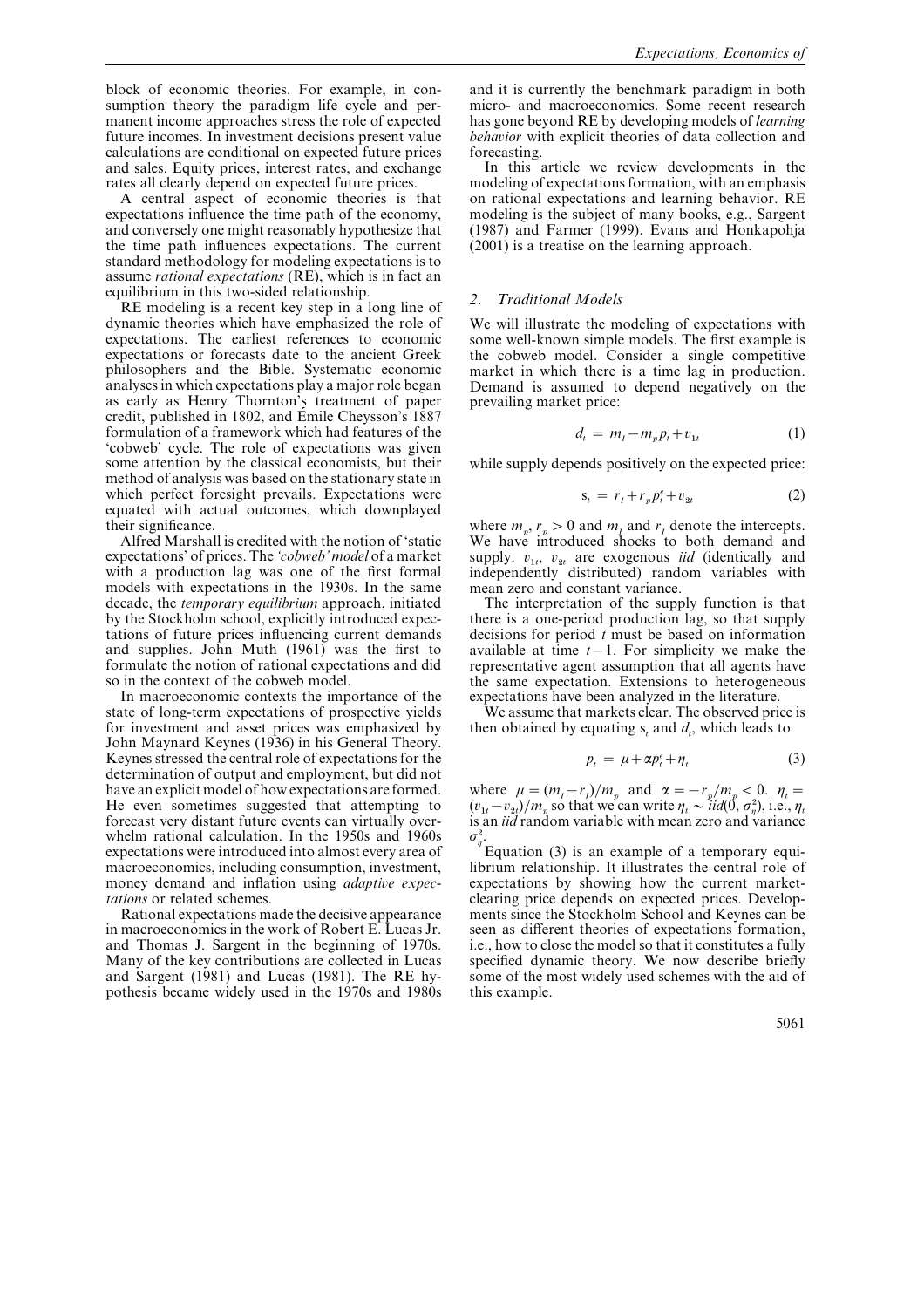#### *2.1 Static Expectations*

Naive or *static expectations* were used widely in the early literature. In the context of the cobweb model they take the form

$$
p_t^e = p_{t-1} \tag{4}
$$

Once this is substituted into Eqn. (3) one obtains  $p_t =$  $\mu + \alpha p_{t-1} + \eta_t$ , which is a stochastic process known as an autoregressive process of first order  $(AR(1))$ . This and related stochastic processes are studied in standard textbooks on time series analysis and econometrics.

In the early literature there were no random shocks, yielding a simple difference equation  $p_t = \mu + \alpha p_{t-1}$ . This immediately led to the question of whether the generated sequence of prices converged to the stationary state over time. The convergence condition is, of course,  $|\alpha|$  < 1. Whether this is satisfied depends on the relative slopes of the demand and supply curves. In the stochastic case this condition determines whether the price converges to a stationary stochastic process. (Loosely speaking, a stationary stochastic process is a non-explosive process with statistical properties that are unchanging over time.)

#### *2.2 Adaptie Expectations*

The origins of the *adaptie expectations* hypothesis can be traced back to Irving Fisher. It was formally introduced in the 1950s by Phillip Cagan, Milton Friedman, and Marc Nerlove. In terms of the price level the hypothesis takes the form

$$
p_t^e = p_{t-1}^e + \lambda (p_{t-1} - p_{t-1}^e) \tag{5}
$$

For the cobweb model it can be shown that both expectations and prices converge to stationary stochastic processes, provided the stability condition  $|1-\lambda(1-\alpha)| < 1$  is met.

Adaptive expectations can equivalently be written as a distributed lag with weights declining exponentially at rate  $1 - \lambda$ . Besides adaptive expectations other distributed lag formulations were used in the literature to allow for extrapolative or regressive elements.

Adaptive expectations played a prominent role in macroeconomics in the 1960s and 1970s. For example, inflation expectations were often modeled adaptively in the analysis of the expectations augmented Phillips curve.

## *3. Rational Expectations*

The RE revolution begins with the observations that adaptive expectations, or any other fixed weight distributed lag equation, may provide poor forecasts in certain contexts and that better forecast rules may

5062

be readily available. The optimal forecast method depends on the stochastic process of the variable being forecast and this implies interdependency between the forecasting method and the economic model. On this approach we write

$$
p_t^e = E_{t-1} p_t \tag{6}
$$

for the cobweb example.  $E_{t-1}p_t$  denotes the mathematical expectation of  $p_t$  conditional on variables observable at time  $t-1$  (including past data).

RE is an equilibrium concept. The actual stochastic process followed by prices depends on the forecast rules used by agents, so that the optimal choice of the forecast rule by any agent is conditional on the choices of others. An RE equilibrium imposes the consistency condition that each agent's choice is a best response to the choices by others. In the simplest models we have representative agents and these choices are identical.

For the cobweb model we have  $p_t = \mu + \alpha E_{t-1} p_t + \eta_t$ . Taking conditional expectations  $E_{t-1}$  of both sides yields  $E_{t-1}p_t = \mu + \alpha E_{t-1}p_t$  so that expectations are yields  $E_{t-1}p_t = \mu + \alpha E_{t-1}p_t$  so that expectations are<br>given by  $E_{t-1}p_t = (1-\alpha)^{-1}\mu$  and we have  $p_t = (1-\alpha)^{-1}\mu + \eta_t$ . This is the unique way to form expectations which are 'rational' in the model (3).

Two related observations should be made. First, under RE the appropriate way to form expectations depends on the stochastic process followed by the exogenous variables,  $\eta_t$  in the example. If these are not *iid* processes then the RE will themselves be random variables, and they often form a complicated stochastic process. Second, neither static nor adaptive expectations are in general rational, except in special cases.

Next, we consider some key aspects of RE models.

#### *3.1 Forward*-*looking Character*

In the cobweb model expectations pertain only to current prices. Most economic models have forwardlooking elements, so that expectations about future periods appear. A simple example is the *Cagan model of inflation* which postulates that the demand for money depends linearly on expected inflation:

$$
m_t - p_t = -\psi(p_{t+1}^e - p_t) + \zeta_t, \quad \psi > 0 \tag{7}
$$

where  $m_t$  is the log of the money supply at time *t*,  $\zeta_t$  is an *iid* money demand shock with zero mean,  $p<sub>t</sub>$  is the log of the price level at time *t*, and  $p_{t+1}^e$  denotes the expectation of  $p_{t+1}$  formed in time *t*. Solving for  $p_t$  we obtain the equation

$$
p_t = \alpha p_{t+1}^e + \beta m_t + v_t \tag{8}
$$

where  $\alpha = \psi(1+\psi)^{-1}$ ,  $\beta = (1+\psi)^{-1}$ , and  $v_t = -(1+\psi)^{-1}\zeta_t$ . Note that  $0 < \alpha < 1$  and  $\beta = 1 - \alpha$ .

The same formal model arises in other contexts, e.g., the standard model of asset pricing with risk neutrality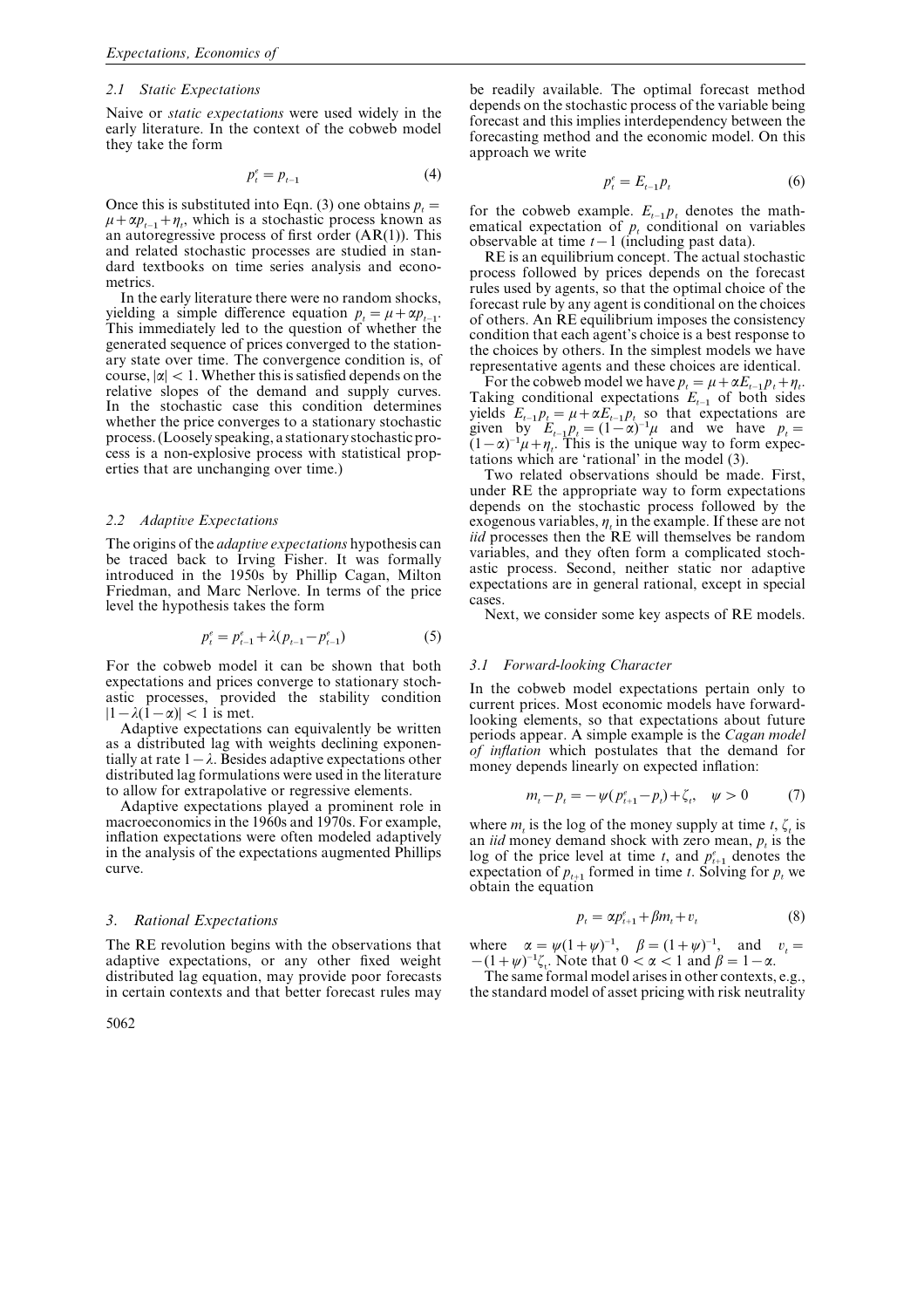$$
p_t = \alpha E_t p_{t+1} + \beta m_t + v_t \tag{9}
$$

Assume that *m<sup>t</sup>* follows some general exogenous stochastic process. One can show that the expression

$$
p_t = v_t + \beta \sum_{i=0}^{\infty} \alpha^i E_t m_{t+i}
$$
 (10)

solves the model, provided that the sum converges. Given an exogenous stochastic process for  $m_t$ , techniques are available for computing the forecasts  $E_t m_{t+i}$  and hence the RE solution (10).

An important feature of the solution (10) is its forward-looking character. The current price level is a sum of expected values of future money stocks. If, for example, there is a change in monetary policy which is anticipated to lower the money stock from some specified future date  $T > t$ , this will be reflected in the price level already at time *t*. Previously unexpected changes in policy will affect  $p<sub>t</sub>$  from the moment they become known.

#### *3.2 Solutions to Linear RE Models*

Equation (9) is a simple example of a linear RE model. More general models allow for a dependence on lagged values of the endogenous variable  $p_t$ , expectations formed at different times and over various horizons, and more general exogenous processes. Generalizations to multivariate frameworks are particularly important in practice.

A number of techniques are available for obtaining solutions under RE. Undetermined coefficient methods are often particularly convenient. Frequently, as in the model (9) with  $|\alpha| < 1$ , there is a unique nonexplosive solution, given nonexplosive exogenous variables. In this case a method called the Blanchard–Kahn technique can be used to compute this solution.

## *4. Econometric Issues with Rational Expectations*

#### *4.1 Testing for Rationality*

If the RE hypothesis is correct, then expectations obey very strong assumptions. The law of mathematical conditional expectations, from probability theory, states that  $E(E(p|I)|S) = E(p|S)$  if *S* and *I* are alternative information sets with  $S \subset I$ . Here  $E(p | \Omega)$ denotes the mathematical expectation of *p* conditional on an information set  $\Omega$ . This result immediately implies  $E(e|S) = 0$ , where  $e = p - E(p|I)$ .

This result, called the *orthogonality principle*, implies that the RE forecast error *e* must be uncorrelated with every variable in the information set.

If data on expectations, for example from surveys, are available, then this provides a straightforward way to test for rationality. Suppose we have time series data on, say, the average one-period ahead forecast  $f_t$ of  $p_t$ , where the forecast  $f_t$  is made based on  $I_{t-1}$ , the information available at time  $t-1$ . Under RE  $f_t =$  $E(p_t | I_{t-1})$  and we therefore test whether  $E(e_t | I_{t-1}) = 0$ , where  $e_t = p_t - f_t$ . In practice, the test is implemented by a regression:

$$
e_t = \phi' z_{t-1} + u_t \tag{11}
$$

where  $z_{t-1}$  is a vector of variables in  $I_{t-1}$ . Under the null hypothesis of RE the restrictions  $H_0$ : $\phi = 0$  hold and  $u_t$  is serially uncorrelated.  $H_0$  can be tested using the  $_0$  can be tested using the standard *F*-test under some additional assumptions. The intuition for the tests is straightforward. If  $\phi \neq 0$ then forecast errors are systematically correlated with  $z_{t-1}$  and the information in  $z_{t-1}$  is not being fully exploited.

Tests can also be conducted using forecast data with multiple period horizons and/or panel data, although these lead to econometric complications. In practice, tests of rationality using survey data on forecasts typically lead to rejections of rationality, although the interpretation of these results is controversial. Supporters of RE often argue that the individuals surveyed are not the relevant group of agents or that the expectations are measured with error. However, rejections of rationality also raise the possibility that agents do deviate from full RE owing to learning, forecasting costs, and/or strategic uncertainty. See Pesaran (1987) for further discussion of econometric tests of the rational expectations hypothesis.

### *4.2 The Lucas Critique*

During the 1950s and 1960s, applied macroeconometric models explicitly or implicitly assumed that expectations were given by adaptive expectations or by some related lag scheme. The estimated systems were used for policy analysis by evaluating the effects of alternative policies. This implicitly assumed that the estimated coefficients reflect a structure that is invariant to alternative policies. Lucas (1976) criticized this approach, arguing that if expectations are rational, then the coefficients relating target variables to policy instruments will change when the policy process changes.

As an example, consider the Cagan model (9) with  $\beta = 1 - \alpha$  and assume that money supply follows the rule

$$
m_t = \mu + \rho m_{t-1} + w_t \tag{12}
$$

where  $|\rho|$  < 1 and *w<sub>t</sub>* is an (unforecastable) mean zero *iid* shock. In this case the solution (10) reduces to

$$
p_t = \delta + \gamma m_t + v_t \tag{13}
$$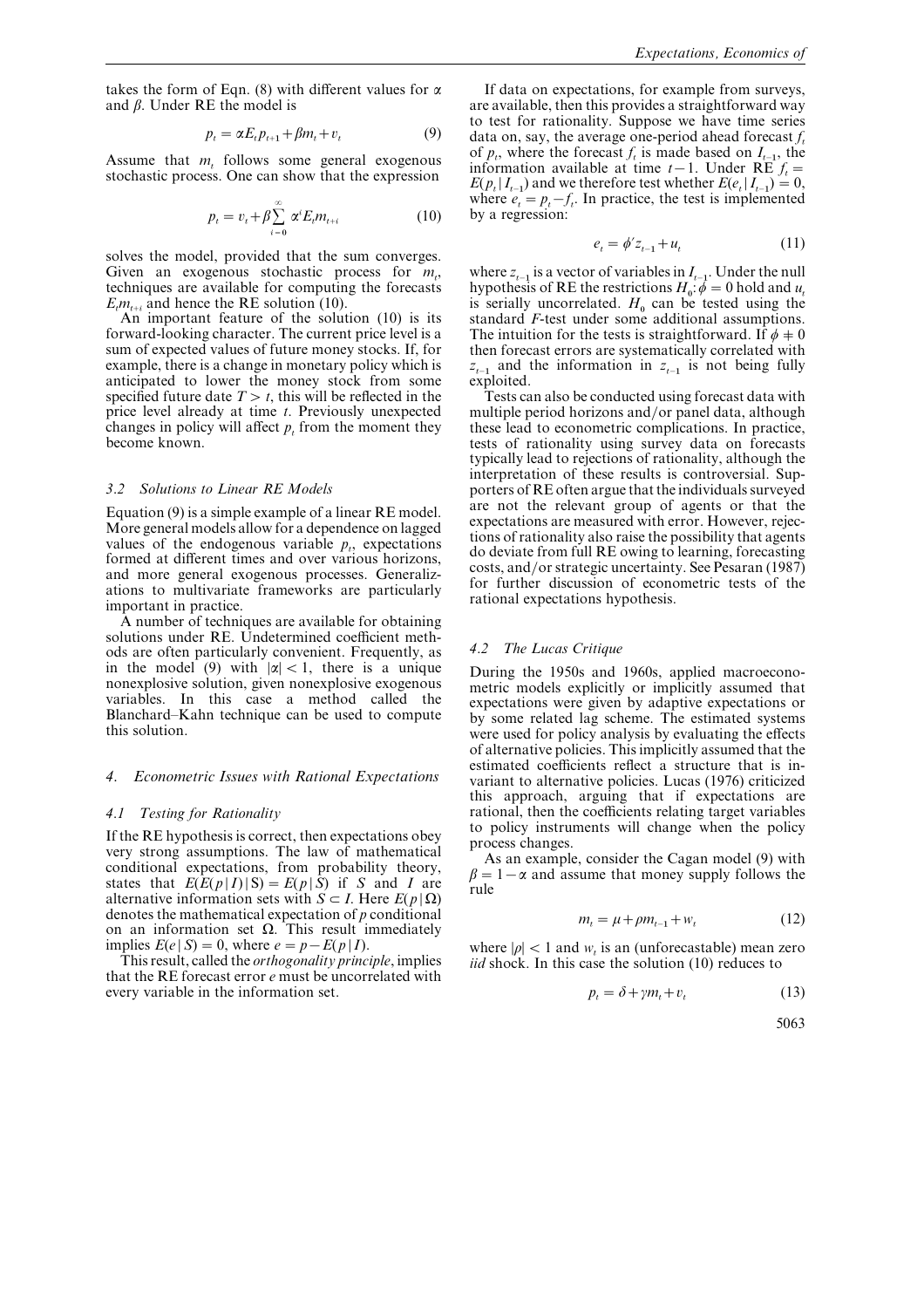where

$$
\delta = (1 - \alpha \rho)^{-1} \alpha \mu \quad \text{and} \tag{14a}
$$

$$
\gamma = (1 - \rho \alpha)^{-1} (1 - \alpha) \tag{14b}
$$

The 'traditional' approach to policy would estimate  $\delta$ and  $\gamma$  from historical data and use the estimated version of Eqn. (13) to evaluate the effects of alternative policy sequences  $m_t$  on the price level. However, it is clear from Eqn. (14) that  $\gamma$  is not invariant to the policy rule since, for example, a change in the policy parameter  $\rho$  affects the value of  $\gamma$ . Thus, under RE, the response of target variables to policy variables depends on the form of the policy rule.

The effect of the 'Lucas critique' has been to shift attention to estimation of deep parameters (such as  $\alpha$ in the above example), which do remain invariant to policy changes and to use these estimates to evaluate alternative policy rules under RE.

### *4.3 Estimation and Testing of RE Models*

When data on expectations are not available, it is still often possible in the context of structural models to both estimate the models under the assumption of RE and to test the RE assumption. In this case the RE assumption is being tested jointly with the model. A simple example is the Cagan model (9), with  $\beta = 1 - \alpha$ , together with the money supply rule (12). Equations (12) and (13) can both be estimated, but Eqns (14a,b) imply that there are nonlinear cross-equation parameter restrictions that are imposed by the RE hypothesis. The system can be estimated under these overidentifying restrictions. The restrictions can also be statistically tested, in effect testing RE jointly with the model.

Another strand that has arisen recently is the estimation and testing of Euler equations. These are dynamic equations, relating, e.g., current consumption to expected future consumption and interest rates, which arise as optimality conditions from dynamic utility maximization. Under RE testable overidentifying restrictions again arise.

# *5. Multiple Equilibria and RE*

Many RE models can have *multiple equilibria*. The existence of rational speculative bubble solutions besides the fundamental equilibrium illustrates this phenomenon. The standard model of asset pricing is formally identical with the Cagan model (8) if we set formally identical with the Cagan model (8) if we set<br>  $v_i \equiv 0, \ \beta = 1, \ \alpha = (1+r)^{-1}$ , where *r* is the real net interest rate. Here  $m<sub>t</sub>$  represents the dividend at  $t$  and  $p<sub>t</sub>$  is the price of the asset. Then Eqn. (10) is called the 'fundamental solution,' i.e., the present value of anticipated future dividends. A 'rational bubble solution' is the sum of the fundamental solution and a

5064

bubble, which is any process  $B_t$  satisfying  $E_t B_{t+1} =$ bubble, which is any process  $B_t$  satisfying  $E_t B_{t+1} = \alpha^{-1} B_t$ . The *bubble solutions* are 'explosive' since  $\alpha < 1$ , and macroeconomists are often content to assume away 'explosive bubbles,' although rational bubbles that burst periodically can be constructed. In models with carefully elaborated microfoundations, explosive solutions can often be ruled out theoretically. Nonetheless, the empirical issue of whether rational (or almost rational) bubbles affect asset prices is still debated.

Other models have multiple RE solutions, none of which are explosive. As a simple example, consider the model  $p_t = \alpha E_t p_{t+1} + \beta m_t + v_t$  with  $|\alpha| > 1$ . (This case can arise from linearized versions of the overlapping generations model of money under some specifications of preferences.) If  $m_t$  is *iid* with mean  $\overline{m}$ , from Eqn. (10) of preferences.) If  $m_t$  is *ud* with mean  $m$ , from Eqn. (10)<br>there is the RE solution  $p_t = (1 - \alpha)^{-1} \alpha \beta m + \beta m_t + v_t$ . However, there are also solutions of the form

$$
p_{t} = \alpha^{-1} p_{t-1} - \beta \alpha^{-1} m_{t-1} - \alpha^{-1} v_{t-1} + \varepsilon_{t} \tag{15}
$$

where  $\varepsilon_t$  is an arbitrary process, observable at time *t* and satisfying  $E_{t-1}(\varepsilon_t) = 0$ .

These solutions are well-behaved nonexplosive processes. The variable  $\varepsilon_t$  is often called a 'sunspot' variable and the corresponding equilibrium a '*sunspot solution*.' The term sunspot is used to indicate the arbitrary nature of the variable. The solution depends on  $\varepsilon_t$  only because everyone believes that it does. It does not appear in the basic model structure. Guesnerie and Woodford (1992) provide a review of the results on sunspot equilibria and *endogenous fluctuations*.

It has been demonstrated formally that sunspot solutions can exist in overlapping generations models in which the microfoundations are carefully constructed. More recently it has been shown that, with increasing returns to scale and monopolistic competition, sunspot solutions can exist in variations of common business cycle models. These models raise the possibility that business cycle fluctuations may be due to random but rational fluctuations in household and firm expectations as a '*self*-*fulfilling prophecy*.' The empirical significance of self-fulfilling prophecies remains an open issue.

There are numerous other examples of multiple equilibria under RE. One example is provided by a variation of the Cagan model  $p_t = \alpha E_t p_{t+1} + \beta m_t$ , where now money supply is assumed to follow a feedback rule  $m_t = \overline{m} + \xi p_{t-1} + u_t$ . (Here also for convenience  $v_t = 0$ ). This leads to the equation

$$
p_t = \beta \overline{m} + \alpha E_t p_{t+1} + \beta \xi p_{t-1} + \beta u_t \tag{16}
$$

For many parameter values this equation yields two RE solutions of the form

$$
p_t = k_1 + k_2 p_{t-1} + k_3 u_t \tag{17}
$$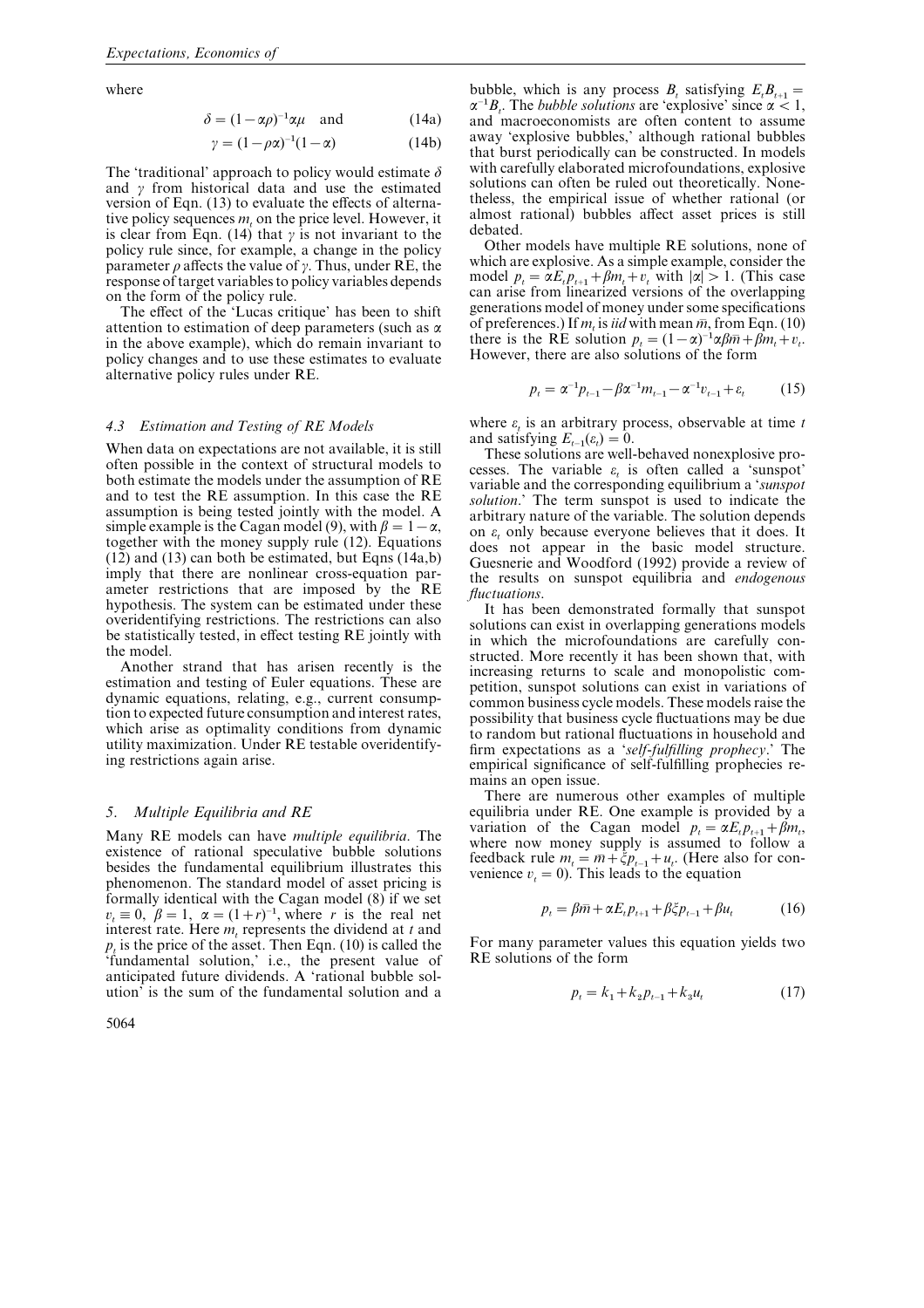where the  $k_i$  depend on the original parameters  $\alpha$ ,  $\beta$ ,  $\xi$ ,  $\overline{m}$ . In some cases both of these solutions are stochastically stationary.

Other types of multiplicity of RE solutions arise in nonlinear models. Many nonlinear models can be put in the general form

$$
y_t = F(y_{t+1}^e) \tag{18}
$$

where random shocks have here been left out for simplicity. If  $y_t$  is increasing in  $y_{t+1}^e$ , i.e.,  $F' > 0$ , there may be multiple steady states that satisfy  $\bar{y} = F(\bar{y})$ , i.e., that occur at the intersection of the graph of *F*(.) and the 45° line. This possibility can arise in models with increasing returns to scale in production, externalities, or monopolistic competition. *y* is often a measure of output or aggregate economic activity and the low steady states represent inefficient '*coordination failures*' (Cooper 1999). Other specifications of Eqn. (18) have multiple perfect foresight equilibria taking the form of regular cycles in addition to a steady state.

Nonlinear models can also exhibit sunspot equilibria, taking the form of a finite state Markov process. For example, in models with two steady states it can be shown that there are RE solutions, depending on a two-state Markov sunspot process, in which the solution alternates between values close to the perfect foresight steady states.

#### *6. Learning*

The RE approach presupposes that economic agents have a great deal of knowledge about the economy. Even in the simple examples, in which RE are constant, computing these constants requires the full knowledge of the structure of the model, the values of the parameters and that the random shock is distributed *iid*. In empirical work economists, who postulate RE, do not themselves know the parameter values and must estimate them econometrically. A more plausible view of rationality might thus be that the agents also act like statisticians or econometricians when doing the required *forecasting*. This insight is the starting point of the *adaptie learning* approach to modeling expectations formation.

Taking this approach immediately raises the question of its relationship to RE. In many cases learning can provide at least an asymptotic justification for the RE hypothesis. For example, in the cobweb model (3), if agents estimate an unknown constant expected value by computing the sample mean from past prices one can show that expectations will converge over time to the RE value. In more general models convergence to RE can occur if agents use the appropriate econometric functional form and run regressions in the same way that an econometrician might.

Another major advantage of the learning approach arises when there are multiple equilibria. Consider the above example with a monetary feedback rule in which there are two solutions of the form (17). For the pure RE approach this is a conundrum. Which solution should we and the agents choose? Similarly, in nonlinear models of the form  $y_t = F(y_{t+1}^e)$  with multiple steady states, cyclic solutions or sunspots, one can ask which equilibria are stable under learning. The adaptive learning approach provides answers to all these questions, as discussed in the next section.

Finally, the transition under learning to RE may itself be of interest. The process of learning adds dynamics that are not present under strict rationality and they may be of empirical importance. In the cases just described these dynamics disappear asymptotically. However, there are various situations in which one can expect learning dynamics to remain important over time. For example, if the economy undergoes structural shifts from time to time then agents will need periodically to relearn the relevant stochastic processes.

## *6.1 Statistical Approach to Learning*

In the adaptive learning approach economic agents behave like statisticians or econometricians when forecasting economic variables needed in their decision making. The economy is taken to be in a temporary equilibrium in which the current state of the economy depends on expectations. The learning approach to expectations formation makes the forecast functions and the estimation of their parameters fully explicit. A novel feature of this situation is that the expectations and forecast functions influence future data points.

As an illustration, consider again the cobweb model (3). Assume that agents believe that the stochastic process for the market price takes the form  $p_t =$ *constant* + *noise*, i.e., the same functional form as the RE solution. The sample mean is the standard way for estimating an unknown constant, and in this example it is also the forecast for the price. Thus agents' it is also the forecast for the price. Thus agents<br>expectations are given by  $p_t^e = \frac{1}{k} \sum_{i=0}^{t-1} p_i$ . Combining<br>this with Eqn. (2) looks to a fully agreed at too bastic this with Eqn. (3) leads to a fully specified stochastic dynamic system. It can be shown that the system under learning converges to the RE solution if  $\alpha$  < 1.

If the economic model incorporates exogenous or lagged endogenous variables, it is natural for the agents to estimate the parameters of the perceived process for the relevant variables by means of leastsquares regressions. As an illustration suppose that an observable exogenous variable *<sup>w</sup>t*−" is introduced into the cobweb model, so that Eqn.  $(3)$  now takes the form

$$
p_t = \mu + \alpha p_t^e + \delta w_{t-1} + \eta_t \tag{19}
$$

It would now be natural to forecast the price as a linear function of the observable  $w_{t-1}$ . In fact, the unique RE solution is of this form:

$$
p_t = \bar{a} + \bar{b}w_{t-1} + \eta_t \tag{20}
$$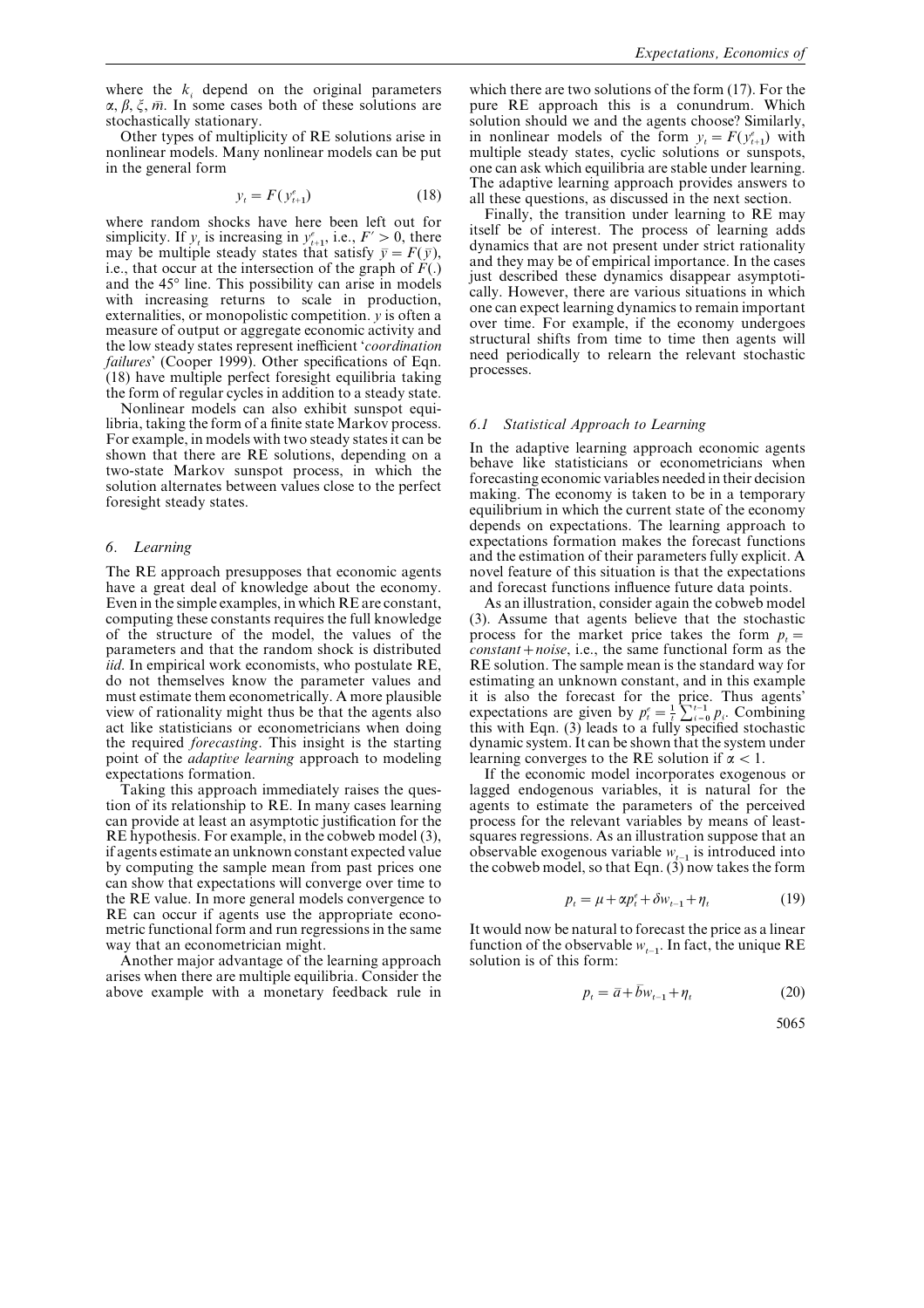where  $\bar{a} = (1 - \alpha)^{-1} \mu$  and  $\bar{b} = (1 - \alpha)^{-1} \delta$  and the corresponding rational forecast is  $p_t = \bar{a} + \bar{b}w_{t-1}$ .

Under *least*-*squares learning* agents would forecast according to

$$
p_t^e = a_{t-1} + b_{t-1} w_{t-1} \tag{21}
$$

where  $a_{t-1}$  and  $b_{t-1}$  are parameter estimates obtained by a least-squares regression of  $p_t$  on  $w_{t-1}$  and an intercept, using the data available through time  $t - 1$ . It can be shown that  $(a_t, b_t)$  converges to the unique REE  $(\bar{a}, \bar{b})$  if  $\alpha < 1$ .

#### *6.2 Stability Under Learning*

In general, when expectations are modeled by leastsquares learning there is convergence to the REE as  $t \rightarrow \infty$  provided that a stability condition is met. The stability condition can usually be obtained by the *expectational stability* approach.

To illustrate this approach for the cobweb model (19), suppose that expectations are based on the *perceived law of motion* (PLM)  $p_t = a + bw_{t-1} + \eta_t$  and hence given by  $p_t^e = a + bw_{t-1}$ , where  $(a, b)$  may not be the REE values. Substituting this into Eqn. (19) we obtain the corresponding *actual law of motion* (ALM):

$$
p_t = (\mu + \alpha a) + (\delta + \alpha b) w_{t-1} + \eta_t \tag{22}
$$

This yields a mapping from the PLM parameters (*a*, *b*) into the ALM parameters  $T(a, b) = (\mu + \alpha a, \delta + \alpha b)$ . Only at the REE values does one have  $\overline{T}(a, b) = (a, b)$ . Expectational stability (*E*-*stability*) looks at whether the REE is the stable outcome of a process in which the parameters of the PLM are adjusted slowly toward the parameters of the ALM that they induce. Formally, this adjustment is described by a differential equation and E-stability corresponds to local stability of the REE under these dynamics. For details, see Evans and Honkapohja (2001).

In the cobweb model the E-stability condition is given by  $\alpha$  < 1. Even in fairly complicated models it is often straightforward to compute E-stability conditions and these appear generally to govern convergence of statistical learning rules.

Local stability under adaptive learning, or Estability, provides a selection criterion in models with multiple RE equilibria. For example, in the Cagan model with policy feedback (16) there are two RE solutions of the form (17), but only one of these is Estable and hence stable under least-squares learning. The other solution, although rational, is therefore unlikely to arise in practice. Similarly, in the nonlinear model  $y_t = F(y_{t+1}^e)$ , only the steady states with slope  $F'(\bar{y}) < 1$  are E-stable. This model can also have sunspot solutions and it has been shown that an appropriate form of adaptive learning can converge to rational sunspot equilibria, provided the corresponding E-stability condition is satisfied.

# *6.3 Other Approaches to Learning*

There are some other recent approaches to modeling expectation formation. '*Eductie learning*' and '*rational learning*' are closer to RE than adaptive learning. In the former agents engage in a process of reasoning using common-knowledge assumptions and the learning takes place in logical or notional time. Rational learning takes place in real time, but retains the RE equilibrium assumptions at each point in time.

In contrast, the adaptive learning approach assumes that agents possess a form of *bounded rationality* which may, however, approach rational expectations over time. Besides the statistical formulation outlined above, alternative models of bounded rationality learning have been studied. Concepts from *computational intelligence*, such as genetic algorithms, neural networks and classifier systems, have been used as models of adaptive learning in economics.

Finally, we note that the literature has also considered learning in situations with structural shifts and/or misspecification of the perceived stochastic process. Certain learning rules, such as constant gain algorithms, can track structural changes more accurately than least-squares algorithms, although they often fail to converge fully to an RE equilibrium if the economic structure is in fact constant. Such procedures can lead to new forms of persistent *learning dynamics* which may be empirically important.

*See also*: Asset Pricing: Derivative Assets; Bounded Rationality; Keynes, John Maynard (1883–1946)

#### *Bibliography*

- Cooper R 1999 *Coordination Games, Complementarities and Macroeconomics*. Cambridge University Press, Cambridge, UK
- Evans G W, Honkapohja S 2001 *Learning and Expectations in Macroeconomics*. Princeton University Press, Princeton, NJ
- Farmer R E 1999 *The Economics of Self*-*fulfilling Prophesies*, 2nd edn. MIT Press, Cambridge, MA
- Guesnerie R, Woodford M 1992 Endogenous fluctuations. In: Laffont J-J (ed.) *Adances In Economic Theory: Sixth World Congress*. Cambridge University Press, Cambridge, UK, Vol. 2
- Keynes J M 1936 *The General Theory of Employment, Interest and Money*. Macmillan, London
- Lucas R E Jr 1976 Econometric policy evaluation: A critique. In: Lucas R E Jr (ed.) *Studies in Business Cycle Theory*. MIT Press, Cambridge, MA (originally published in 1976)
- Lucas R E Jr 1981 *Studies in Business Cycle Theory*. MIT Press, Cambridge, MA
- Lucas R E Jr, Sargent T J (eds.) 1981 *Rational Expectations and Econometric Practice*. University of Minnesota Press, Minneapolis, MN
- Muth J F 1961 Rational expectations and the theory of price movements. *Econometrica* **29**: 315–35
- Pesaran M H 1987 *The Limits to Rational Expectations*. Blackwell, Oxford, UK